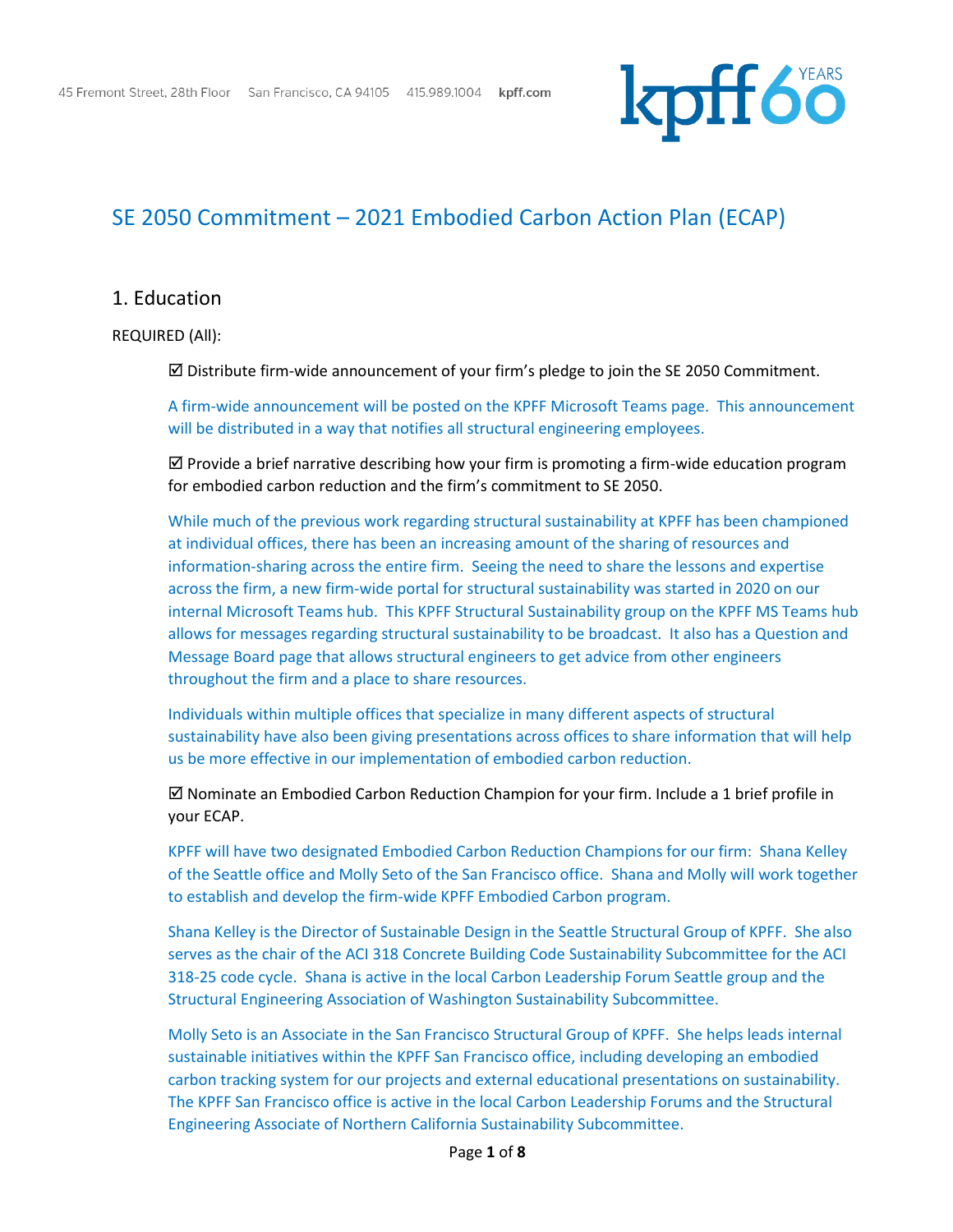

 $\boxtimes$  Set a date within the first year to present the "Embodied Carbon 101" Webinar to your firm. Incorporate this information into your orientation/on-boarding programs.

Molly Seto and Shana Kelley have previously given a presentation titled "Sustainable Design in Structural Engineering" to structural engineers in many of the different KPFF offices. Molly and Shana are working to record this presentation, with specific information about embodied carbon reduction strategies, and make it available on the KPFF Structural Sustainability MS Teams page. We plan to have this presentation posted by the time our announcement about joining SE 2050 is made.

 $\boxtimes$  Minimum (1) additional elective to educate your firm about embodied carbon and a narrative of its significance.

See below for the additional electives we are undertaking this year.

ELECTIVES (Min. (1) required, recommended to achieve (4) per year):

 $\boxtimes$  Have one representative of your firm (any employee) attend quarterly external education programs (e.g. webinar, workshop) provided by SE 2050, Carbon Leadership Forum (CLF), or other embodied carbon resources.

Several structural engineers at KPFF already attend local CLF meetings as well as presentations and conferences by other organizations on embodied carbon. These organizations include the Structural Engineering Association of Washington Sustainability Committee, Structural Engineering Association of Northern California, The American Institute of Architects' Committee on the Environment, American Concrete Institute, USGBC, and Living Futures. We will continue to attend these meetings and encourage more structural engineers in our offices to participate in embodied carbon programs.

 $\boxtimes$  Share the SE 2050 library of resources with technical staff.

The MS Teams KPFF Structural Sustainability page has a direct link to the SE 2050 website on our resources page. This allows structural engineers to directly access the most up-to-date resources on the SE 2050 website.

 $\boxtimes$  Attend a presentation or demo of an LCA-based tool used to calculate embodied carbon.

KPFF structural engineers have attended presentations on LCA-based tools and have also given presentations on the use of LCA-based tools at local CLF meetings. We will continue to expand our knowledge on LCA-based tools and work to share that information amongst our structural engineering staff.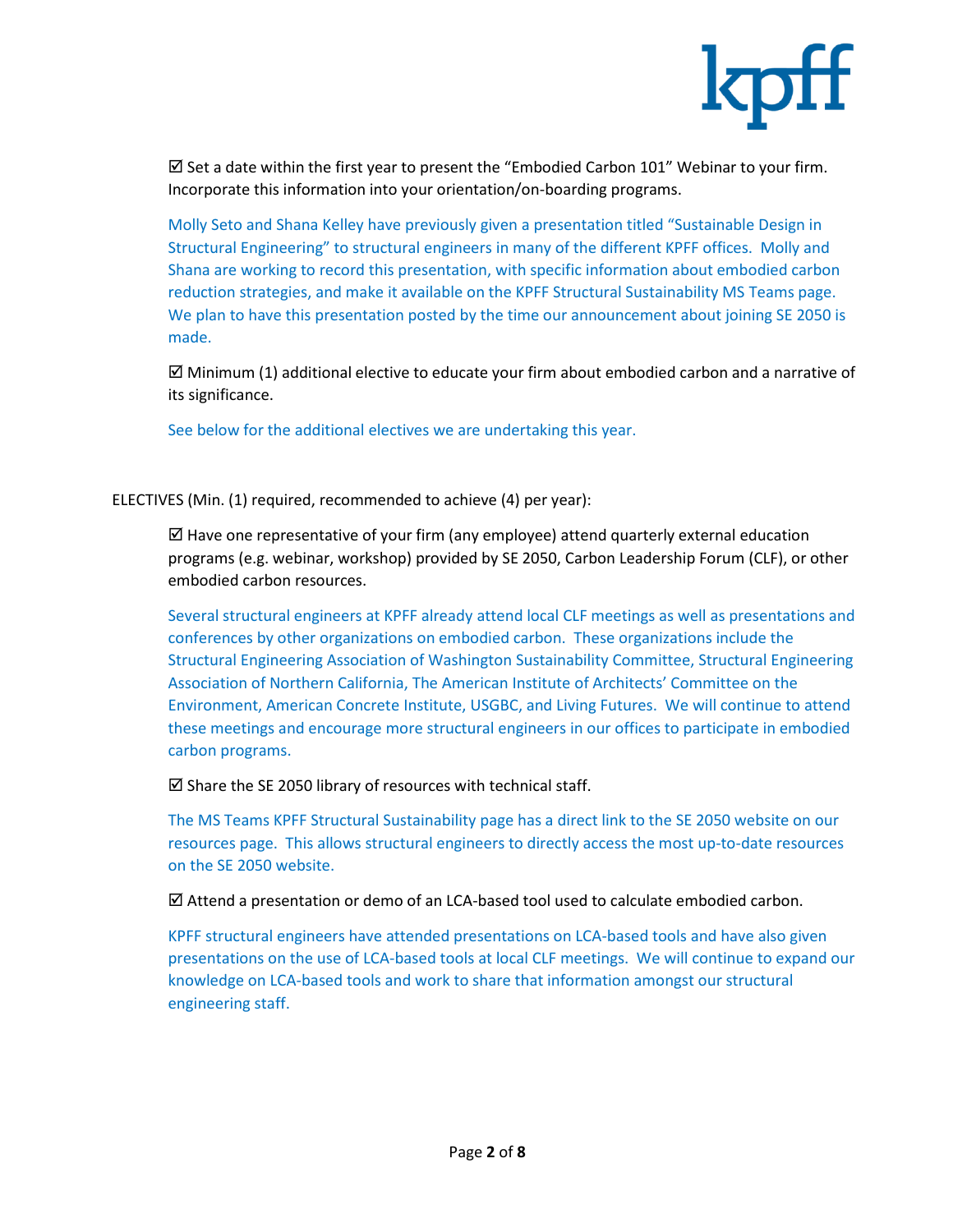

 $\boxtimes$  Initiate an embodied carbon interest group within your firm and provide a narrative of their goals.

As mentioned above, there is already a MS Teams KPFF Structural Sustainability page established. This firm-wide accessible group allows users across the company to share information, ask questions, and post resources. The goal of this group is to allow for easy communication between all offices regarding topics related to creating sustainable structural designs and lowering embodied carbon.

## 2. Reporting

#### REQUIRED (All):

 $\boxtimes$  Provide a narrative on how your firm plans to measure, track, and report embodied carbon data. Here are some considerations you may want to include:

 $\boxtimes$  How will you calculate embodied carbon for structural materials? Do you have access to product- or region-specific EPDs?

Where possible, we try to utilize realistic embodied carbon intensities for materials that will be used on our projects, both for baseline and proposed models. Many of the markets that we work in do have extensive EPDs available for local concrete; however, some do not. We have found that the availability of EPDs for many structural materials is increasing for both local and regional materials.

 $\boxtimes$  What commercially available LCA software will you be using to quantify embodied carbon?

The software type used on projects will depend on the sustainability goals and certifications for that particular project. Embodied carbon tracking software programs that have been commonly used on our projects include Tally, Athena, and EC3.

 What life cycle analysis (LCA) methodology will you use? Define where you plan to delineate scope (e.g. A1-A5 or whole life cycle), communicate inherent assumptions, etc.

The life stages included in the life cycle assessments we have done in the past depend on the purpose for performing the LCA. Where a choice between products for specific materials is being considered, we will sometimes look only at the cradle to gate embodied carbon using EPDs. However, when looking at overall structural systems we include more stages. Both LEED and ILFI have different requirements for the life stages to include, so those requirements often control what is included. When producing reports outlining our findings, we include a summary of what life stages are included.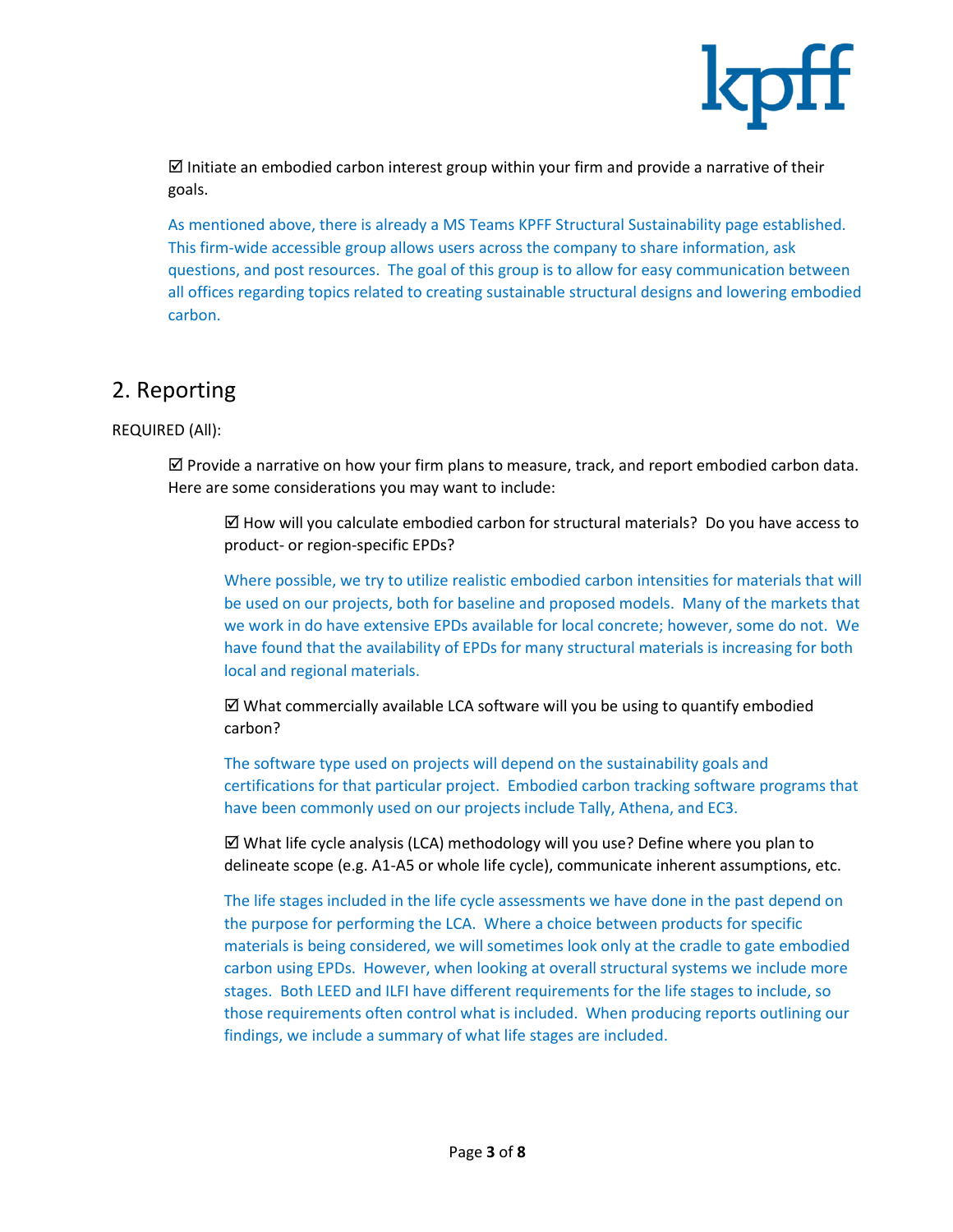

 $\boxtimes$  How will you extract material quantities and how often? (currently for internal use and not required in SE 2050 Database)

When embodied carbon is being studied early on in a project, the material quantities may only be estimated from previous similar projects. For projects that are further along in design, many of our current structural projects are modeled in Revit, and we have found that this is one of the most accurate ways to extract material quantities. Frequency of extraction of material quantities will vary depending on project goals.

KPFF is also working on developing a database of project-specific concrete quantities and EPDs in order to develop local embodied carbon baselines.

 $\boxtimes$  Describe the internal training for embodied carbon measurement you provided or will provide.

Shana Kelley and Molly Seto have already given presentations to several offices regarding the measurement of embodied carbon of both specific materials and of a whole building. During this year we will work on adding new resources and webinars to our KPFF MS Teams Structural Sustainability page.

 $\boxtimes$  Submit an annual minimum of (2) projects per U.S structural office or (5) total projects for the firm to the SE 2050 Database.<sup>2</sup>

We will submit a minimum of (5) total anonymized projects to the SE 2050 database per year. At the time of the writing of this ECAP, the SE 2050 Database was under development and had not yet been launched.

ELECTIVES (Not required, recommended to achieve (1) per year):

 $\boxtimes$  For a project submitted to the database, ask the Architect or Owner if the project has a carbon budget or if there are established project sustainability goals at the project kickoff meeting.

Many of our projects have eco-charette meetings at the beginning of design to address sustainability issues. Embodied carbon and LCA often come up as topics during these meetings. At least one of the projects we plan to submit to the SE 2050 Database had embodied carbon reduction goals.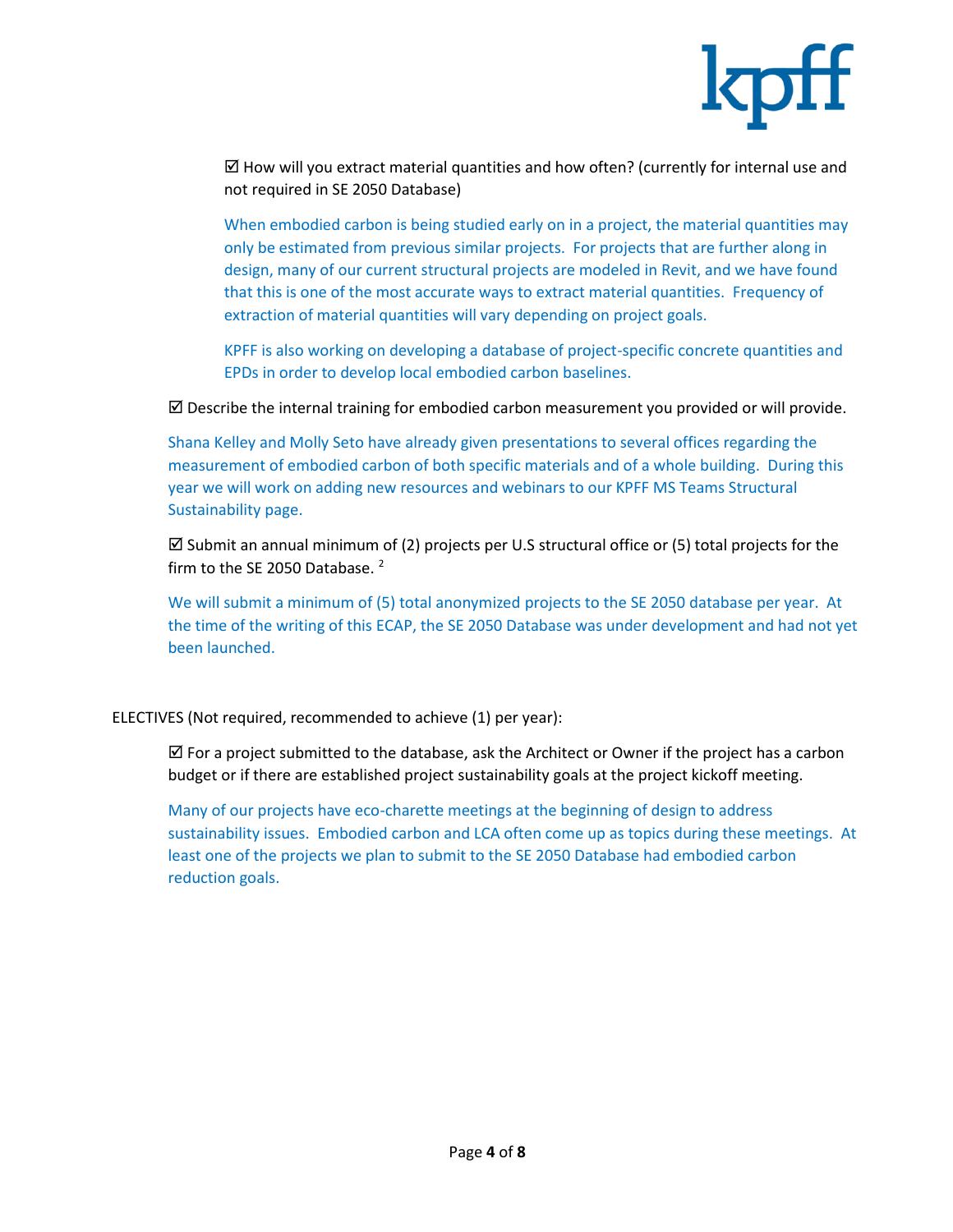

# 3. Embodied Carbon Reduction Strategies

REQUIRED (All):

 $\boxtimes$  Set a goal for the coming year and an implementation narrative. For second year's ECAP and beyond, describe successes and misses to help the program improve. Qualitative goals are encouraged for the first year.

During the first year of our membership in SE 2050, we will be focused on information gathering to determine our current baselines for project types, setting up a framework for how the reductions will be defined in our project documents, and information-sharing across offices about effective reduction strategies.

Determining baselines of the current typical EC intensities of both specific materials and overall structural systems are already underway in many of our offices. Currently, offices are gathering this information independently, but we have established a goal to begin sharing this information between office locations. We do have a global KPFF group within EC3 that allows us to share models amongst all KPFF engineers using EC3.

As we determine what reduction strategies are effective, we have begun to develop typical reduction language that can be used in our drawings and specifications. We have a goal to continue to share these resources between office locations as well as to further develop the framework for implementing reductions. Thus far, we have shared these resources during crossoffice sustainability presentations; however, we will work to increase the availability of these resources on our KPFF Structural Sustainability MS Teams page.

❏For second year's ECAP and beyond, provide a narrative about what you have learned about embodied carbon reduction in the past year.

We will include this item in our future ECAPs.

 $\boxtimes$  Minimum (1) additional elective you undertook to reduce embodied carbon in your designs, why you chose the elective and its significance.

See below for electives selected.

ELECTIVES (Min. (1) required, recommended to achieve (4) per year):

 $\boxtimes$  Complete a system embodied carbon design comparison study during the project concept phase.

Comparative studies like this have been done on some projects. In particular, we have looked at bay studies that compare the embodied carbon impacts of different framing layouts. We will continue to do these sorts of studies; however, it is likely that as our internal database of comparative studies for whole building life cycle assessments grow, we will have better insight into the impacts without having to do as many individual studies.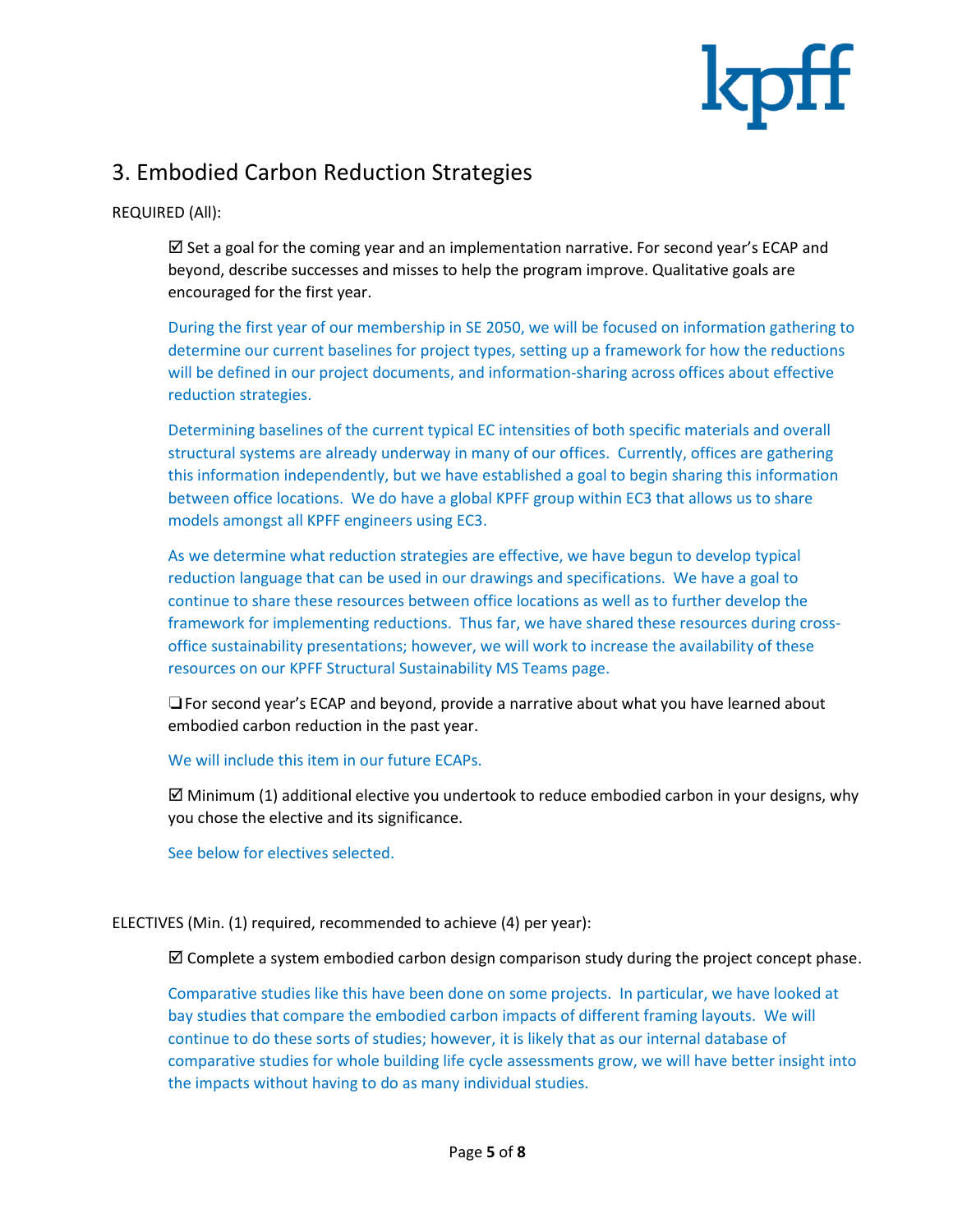

 $\boxtimes$  Participate in a project LEED design charrette and speak to potential design considerations impacting embodied carbon.

Structural engineers in our offices are often included in LEED design charrettes for projects. With LEED v4 and v4.1 we are often involved in the MR credits for Building Life-Cycle Impact Reduction, which can directly impact the embodied carbon of the project.

 $\boxtimes$  Update your specifications and incorporate embodied carbon performance. Include embodied carbon in your submittal review requirements.

Requirements for limiting embodied carbon are already implemented for some materials in our different offices. The use of these requirements in our specifications or on our design drawings is dependent on the project goals as well as the availability of embodied carbon information available in the local markets where we have projects. For example, many of our offices have implemented specification language requiring reporting and reductions for embodied carbon in concrete submittals. Where EPDs are readily available, the specifications can be written to require a calculation of the reduction from a regional baseline. Where EPDs are not readily available, limitations on high embodied carbon constituents can be specified instead. Thus far, we have taken a regional approach depending on the office.

We will continue to expand our use of embodied carbon-specific specification language in our designs and share knowledge across our offices.

 $\boxtimes$  Get a new Environmental Product Declaration (EPD) created on a project.

On a recent large campus project, KPFF joined with the project owner and numerous architects, engineers, and construction firms in a letter sent out the multiple product manufacturers to request that they provide EPDs for materials being procured for the project.

 $\boxtimes$  Incorporate biogenic materials on at least one project annually.

Many of our projects utilize wood framing in their design, and we have several projects that are pioneering unique ways to utilize wood to reduce the amount of higher carbon intensive materials used. We are also working to better understand the impacts of forest management practices and end-of-life waste pathways on the embodied carbon of these systems.

 $\boxtimes$  Collaborate with your concrete supplier to reduce embodied carbon in a mix design.

Many of our offices are working directly with local concrete suppliers to figure out better ways to specify mixes that reduce embodied carbon. We have found that working closely with suppliers allows us to better understand the impacts of the reductions we are specifying to make sure that we are requiring achievable goals. Conversations with concrete suppliers also allow us to understand the schedule and mix characteristic implications of reduction levels, allowing us to better communicate the impacts to design teams, owners, and contractors.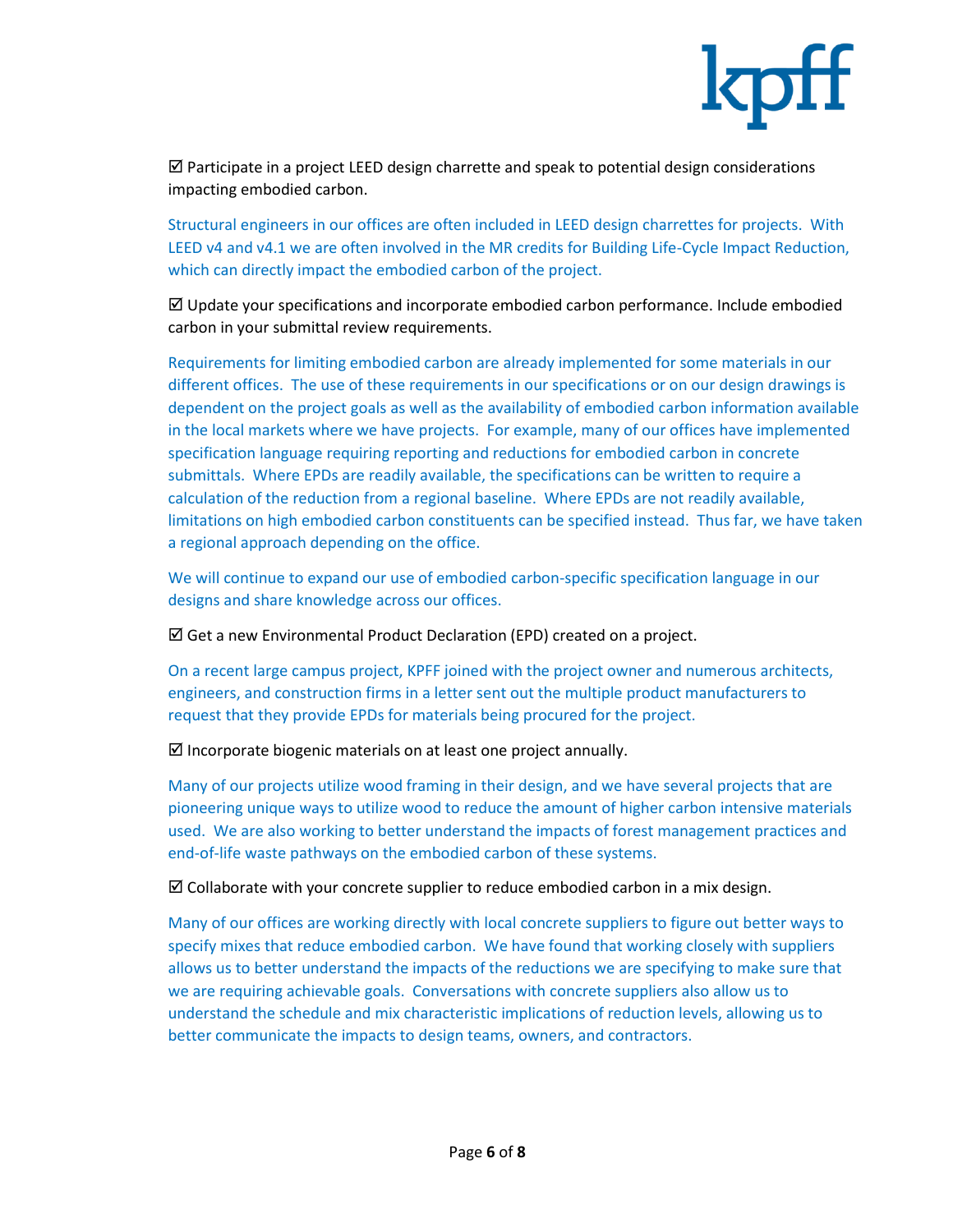

### 4. Advocacy

REQUIRED (All):

 $\boxtimes$  Provide a narrative about how you plan to share knowledge and data to accelerate adoption of embodied carbon reduction.

Our approach to advocacy for embodied carbon reduction will focus on sharing our experiences, being advocates on our local projects, and being advocates in the wider industry.

As we have been developing our knowledge base for looking at embodied carbon in structures, we have tried to find ways to be active in local and national organizations. As noted in the elective section below, we have started to participate and present on embodied carbon topics related to structures in these organizations. We will continue to work on engaging and contributing in the coming year.

For our local projects, we can work through our interactions with architects, owners, jurisdictions, and contractors to discuss pathways to embodied carbon reduction. Often one of the biggest roadblocks to embodied carbon reduction is the reticence to change the way structures are constructed. We have found that by sharing evidence of successful implementation of low carbon strategies on past projects and by selectively implementing test runs of new materials or systems, we have been able to move the needle forward.

As structural engineers, we have many opportunities to engage with contractors and material suppliers on a wide range of materials for structural systems. We will continue to work to better understand how the manufacturing processes for these materials contribute to embodied carbon and find opportunities to advocate for new and effective solutions.

 $\boxtimes$  Describe the value of SE 2050 to clients. At your option, attach any associated marketing materials.

When applicable, we will talk about the actions our offices are taking toward the goals of the SE 2050 Commitment. We have already had clients inquire about our adoption of the older SE 2050 Challenge program and will continue to highlight our adoption of the SE 2050 Commitment. Future ECAP submittals may include specific marketing materials developed as we work on our goals.

 $\boxtimes$  Declare your firm as a member of the SE 2050 commitment on boilerplate proposal language.

Each proposal that we develop is unique to a particular project and client, so the design services we highlight within proposals vary from project to project. We have developed proposal language that describes our adoption of the SE 2050 Commitment and have made it available on our companywide KPFF Structural Sustainability MS Teams page.